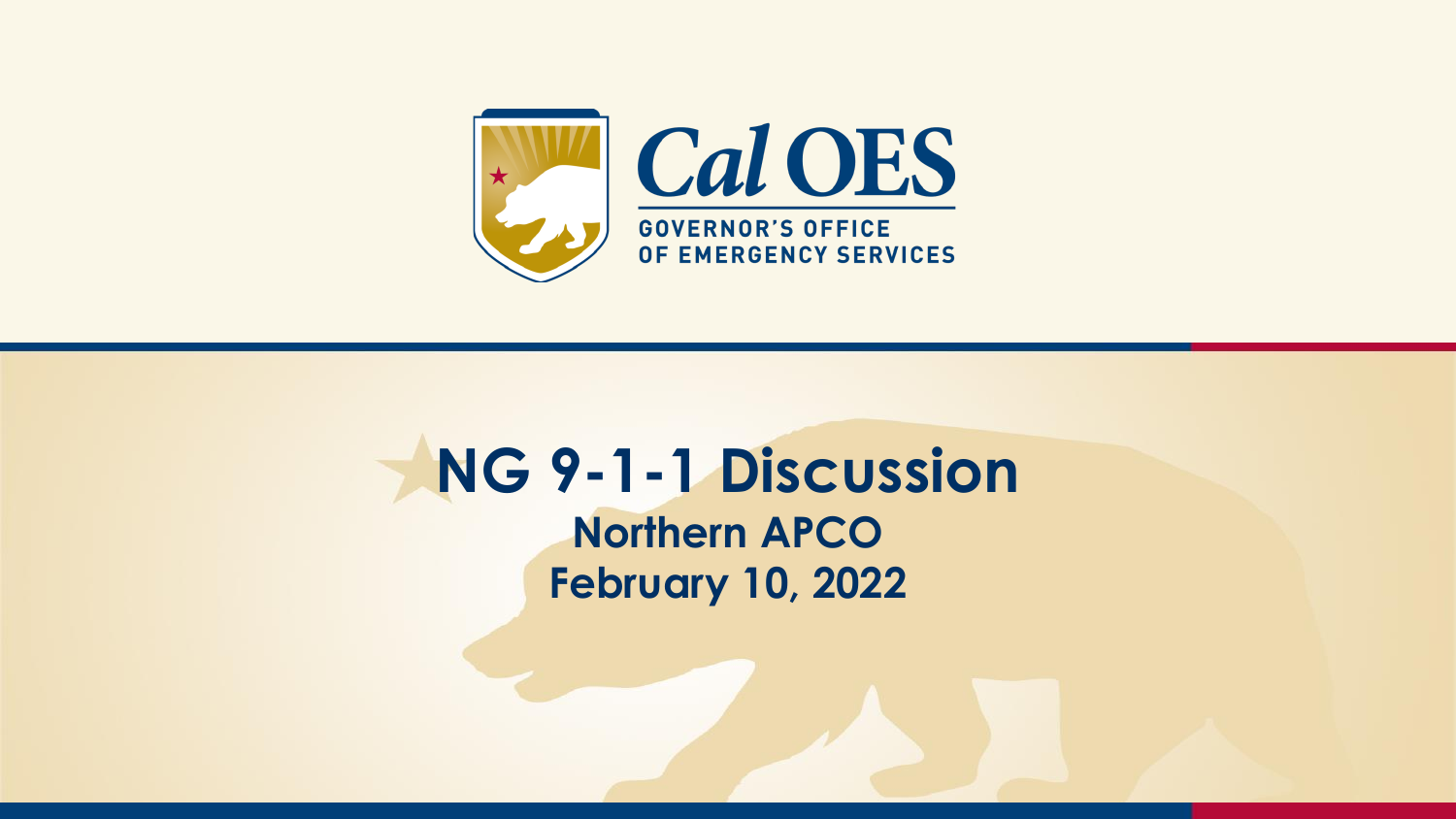

- NG 9-1-1 Overview
- NG 9-1-1 Project Update
- **ELEGACY CPE Update**
- Cloud CPE Update
- NG 9-1-1 Alert & Warning Update
- HF Grant
- Questions and Discussion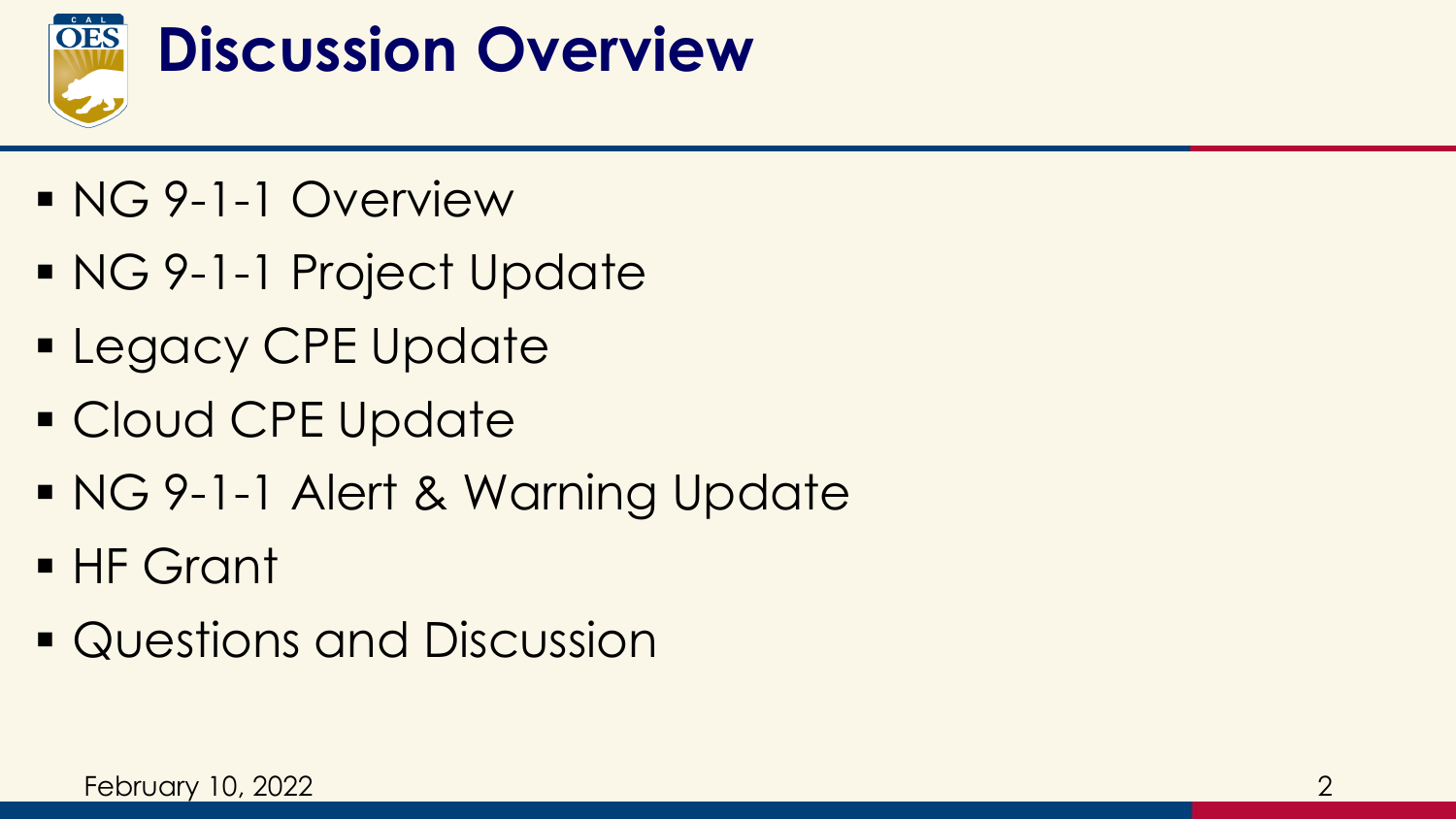

# **CA NG 9-1-1 Multi-Vendor Solution**

- 449 PSAPs annual call volume of 27 Million 9-1-1 calls
- 100% PSAPS accepting wireless 9-1-1 calls & Text to 9-1-1
- Cal OES manages, procures, provides technical input for the entire system
- NG 9-1-1 system consists of regional NG 9-1-1 providers (Synergem, NGA 911, and Lumen) and a statewide (Atos) NG 9-1-1 provider connected to every PSAP
	- Over 4000 endpoints in the network
- 100% NENA i3 compliant NG 9-1-1 deployment
- **Entire Network is IPv6 using SDWAN**
- **Includes Private Key Infrastructure to implement PSAP Credentialing Agency certificates**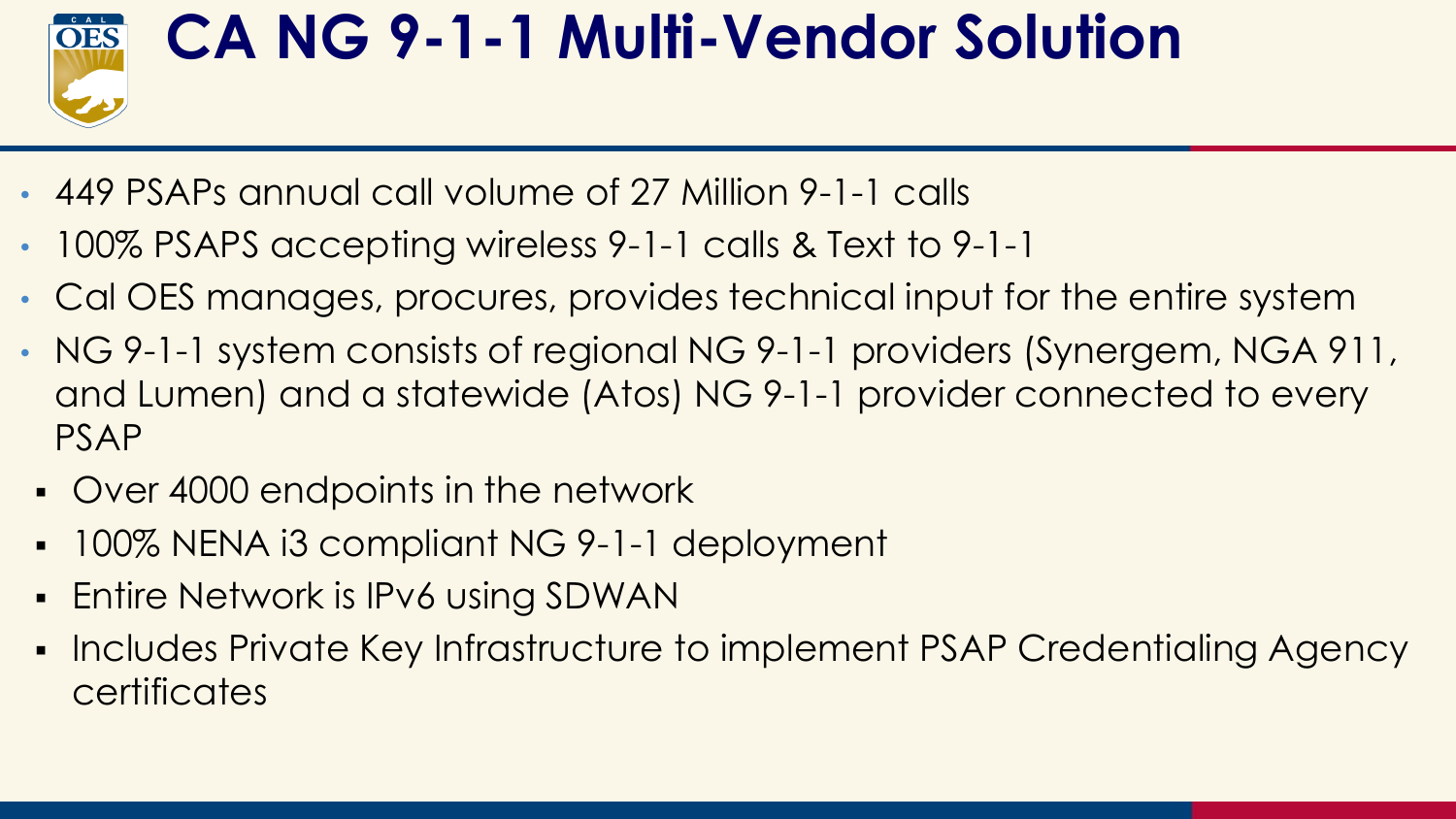

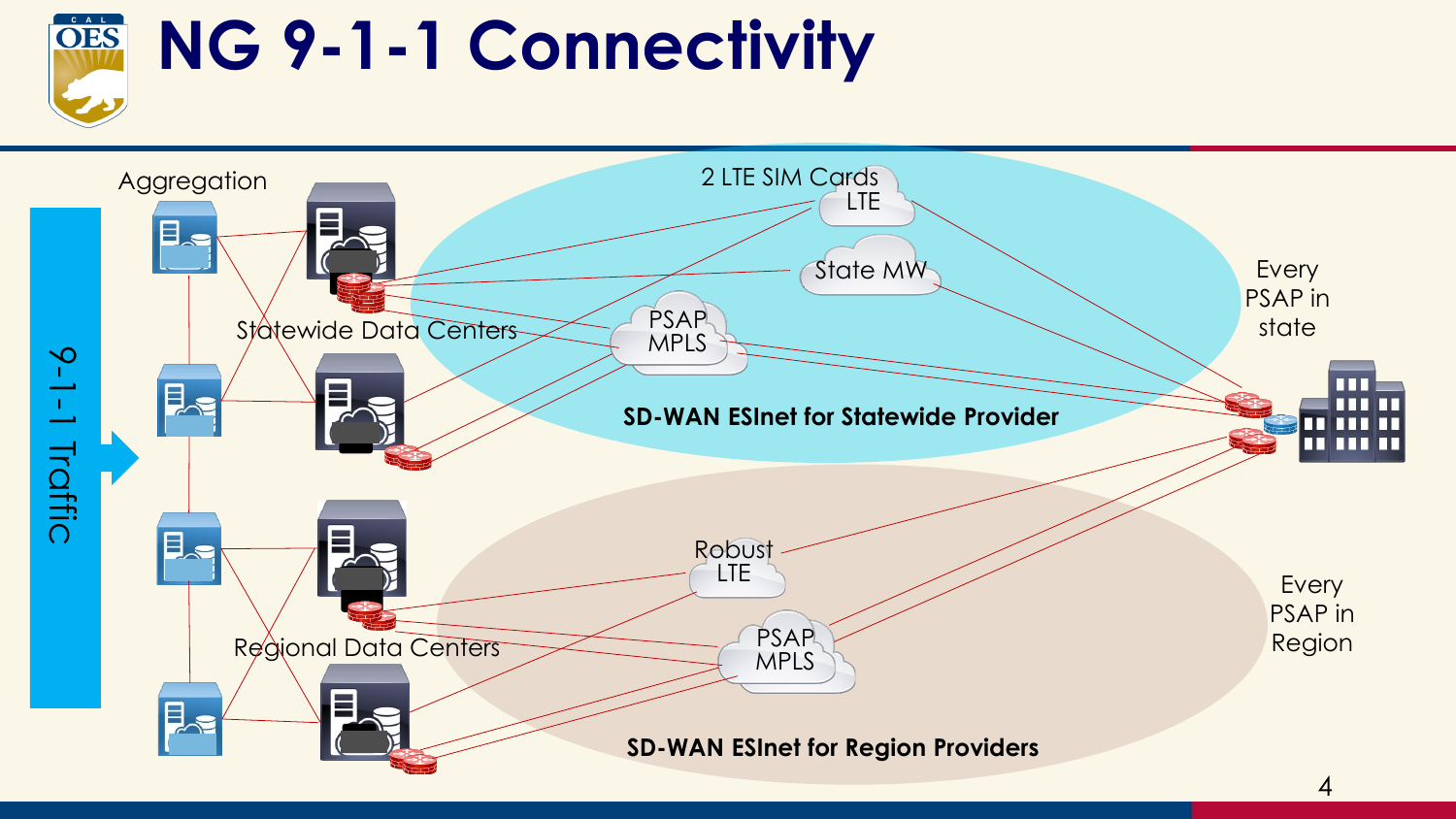

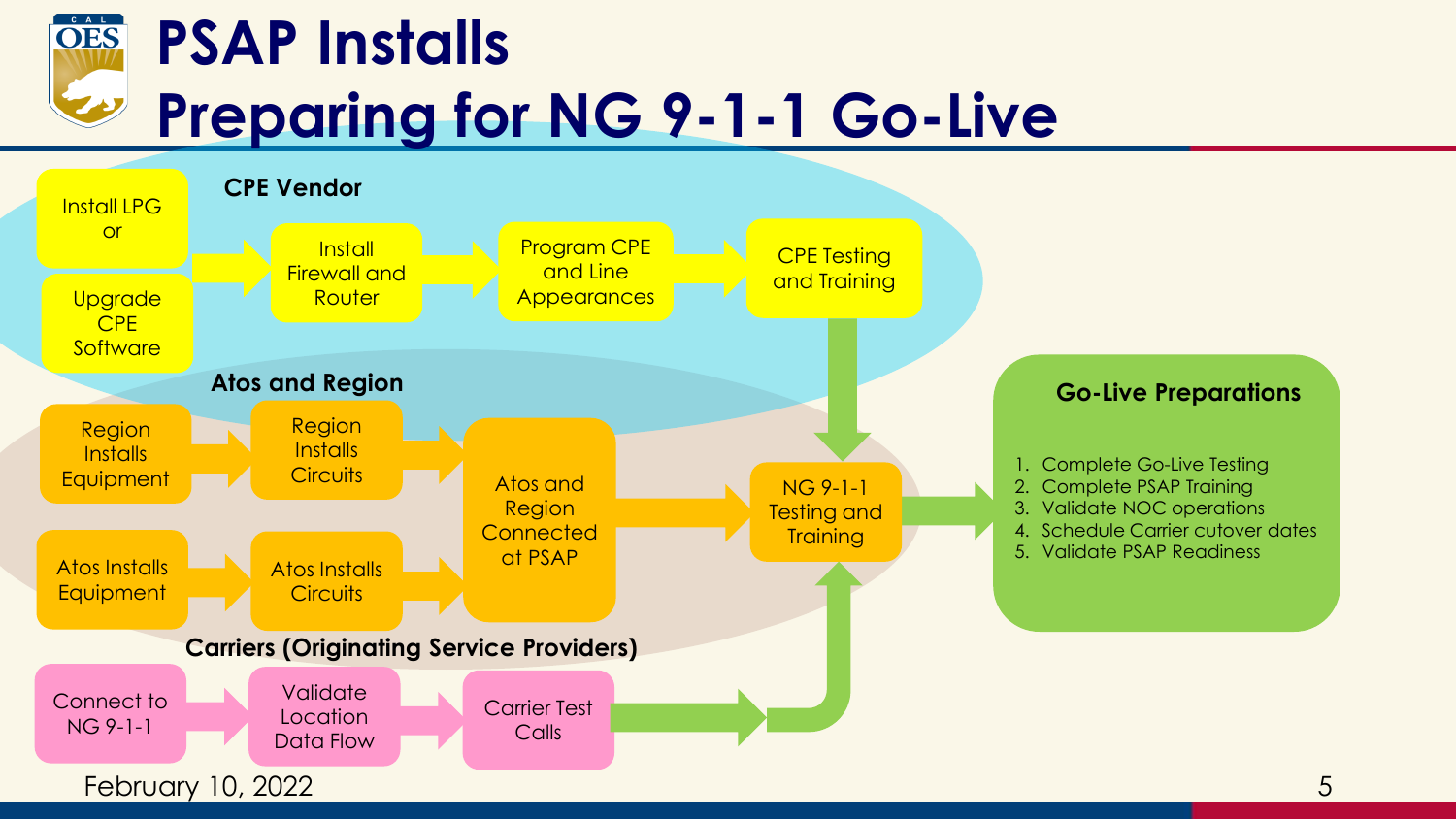

### **PSAP Install Status**

■ NG911 Deployment PSAP Dashboard Technical Information

<https://www.caloes.ca.gov/PublicSafetyCommunicationsSite/Documents/DashboardInfo.pdf>

▪ NG911 Deployment PSAP Dashboard

<https://calema.maps.arcgis.com/apps/dashboards/edccc14f232640c4b53a65e946880568>

| CalOES NG9-1-1 Transition Dashboard for Public Safety Answering Points (PSAPs) |                                                                                                                                                                                                                                                                        |                                                                                 |                                         |                                            |                                                                        |                                                |
|--------------------------------------------------------------------------------|------------------------------------------------------------------------------------------------------------------------------------------------------------------------------------------------------------------------------------------------------------------------|---------------------------------------------------------------------------------|-----------------------------------------|--------------------------------------------|------------------------------------------------------------------------|------------------------------------------------|
| <b>Type in PSAP Names</b><br>to Filter                                         | To access indicator descriptions, regional NG911<br>contact information, or report a technical issue<br>regarding the dashboard, please click the link<br>below:                                                                                                       | $\leftarrow$ 1 of 50 $\rightarrow$<br><b>PSAP Tracker Action Items</b>          |                                         |                                            | $4.1$ of 50 $\rightarrow$<br>Has Your County Submitted NG911 GIS data? |                                                |
| <b>Select a PSAP Below</b><br>Click here                                       | <b>Dashboard Technical Documentation</b>                                                                                                                                                                                                                               | Atos Abandon Switch and Alternate Answer Training and Testing                   |                                         |                                            | County                                                                 | Alameda                                        |
|                                                                                | *If filter is not applied, displayed<br>percentages reflect statewide transition progress.<br>** A date entered into a table or a 100% value in<br>the graph means your PSAP(s) has completed that<br>step in the transition. A 00/00/00 date entry<br>represents N/A. | Atos Equipment Installed                                                        |                                         |                                            | Most Recent GIS Data<br>Received                                       | May 9, 2021                                    |
|                                                                                |                                                                                                                                                                                                                                                                        | Atos Provider 1 Installed and Configured                                        |                                         |                                            | PSAP                                                                   | Alameda County Regional                        |
|                                                                                |                                                                                                                                                                                                                                                                        | Atos Provider 2 Installed and Configured                                        |                                         |                                            |                                                                        | Fire/LLNL                                      |
|                                                                                |                                                                                                                                                                                                                                                                        | Atos Run Pre Migration Test Plan with PSAP                                      |                                         |                                            |                                                                        |                                                |
|                                                                                |                                                                                                                                                                                                                                                                        | Confirm Monitoring is Enabled on all Devices going Live                         |                                         |                                            |                                                                        |                                                |
|                                                                                |                                                                                                                                                                                                                                                                        | CPE Software Upgrade Completed<br>6/23/2021                                     |                                         |                                            |                                                                        |                                                |
|                                                                                |                                                                                                                                                                                                                                                                        | CPE Vendor Completed Validate PSAP NG 9-1-1 Transfer List<br>September 13, 2021 |                                         |                                            |                                                                        |                                                |
|                                                                                |                                                                                                                                                                                                                                                                        | NGCS to CPE Integration Complete                                                |                                         |                                            |                                                                        |                                                |
|                                                                                |                                                                                                                                                                                                                                                                        | Phase                                                                           |                                         |                                            |                                                                        |                                                |
|                                                                                | NGCS to CPE Integration Complete<br>$\frac{9}{6}$                                                                                                                                                                                                                      | CPE Validated With PSAP for NG911 Transfer<br>List<br>19%                       | PSAPs with CPE Upgrade Completed<br>43% | PSAPs with Atos Equipment Installed<br>90% |                                                                        | PSAPs with Regional Equipment Installed<br>95% |

February 10, 2022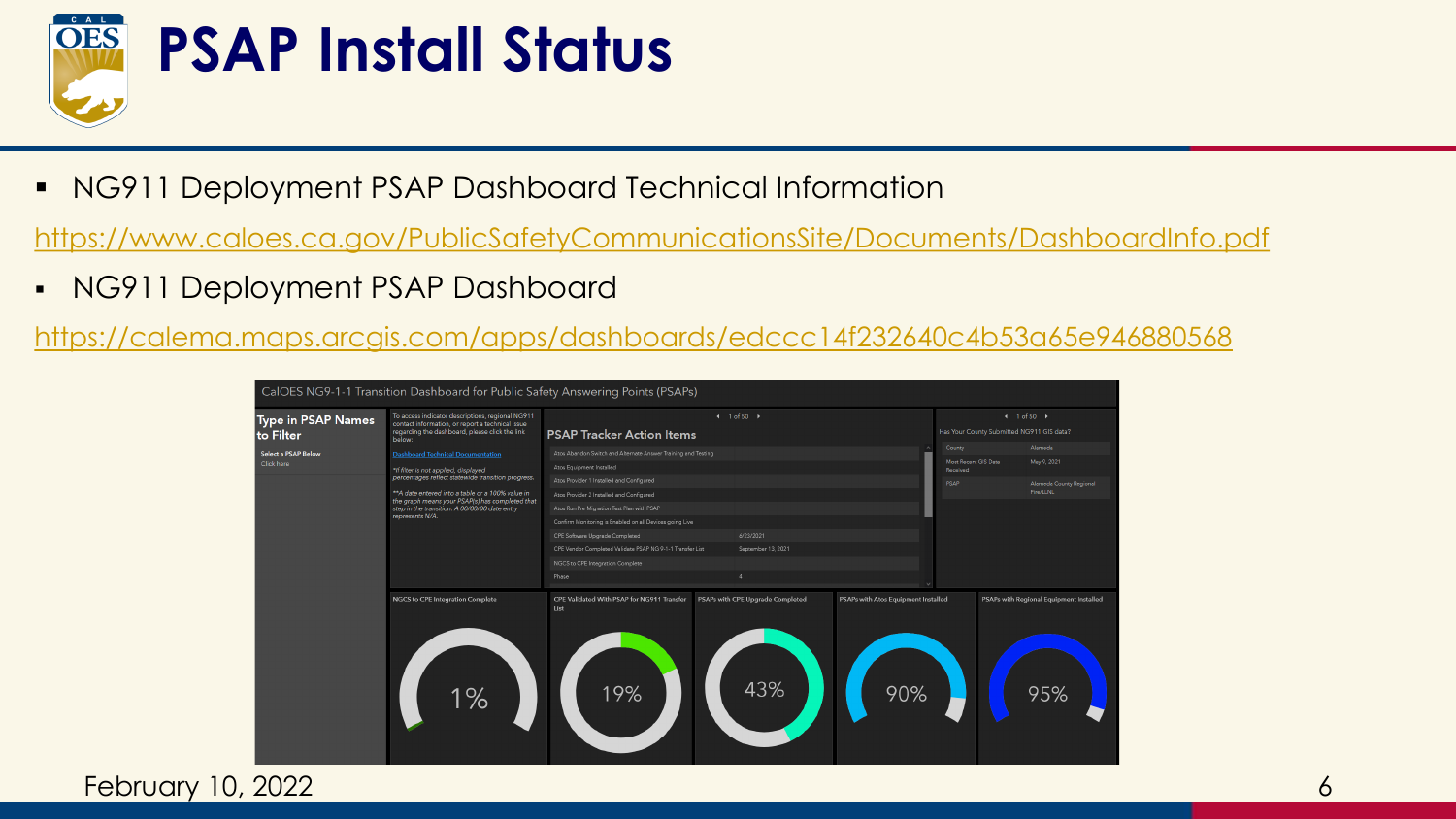

# **Next Gen 9-1-1 Deployment**



February 23, 2022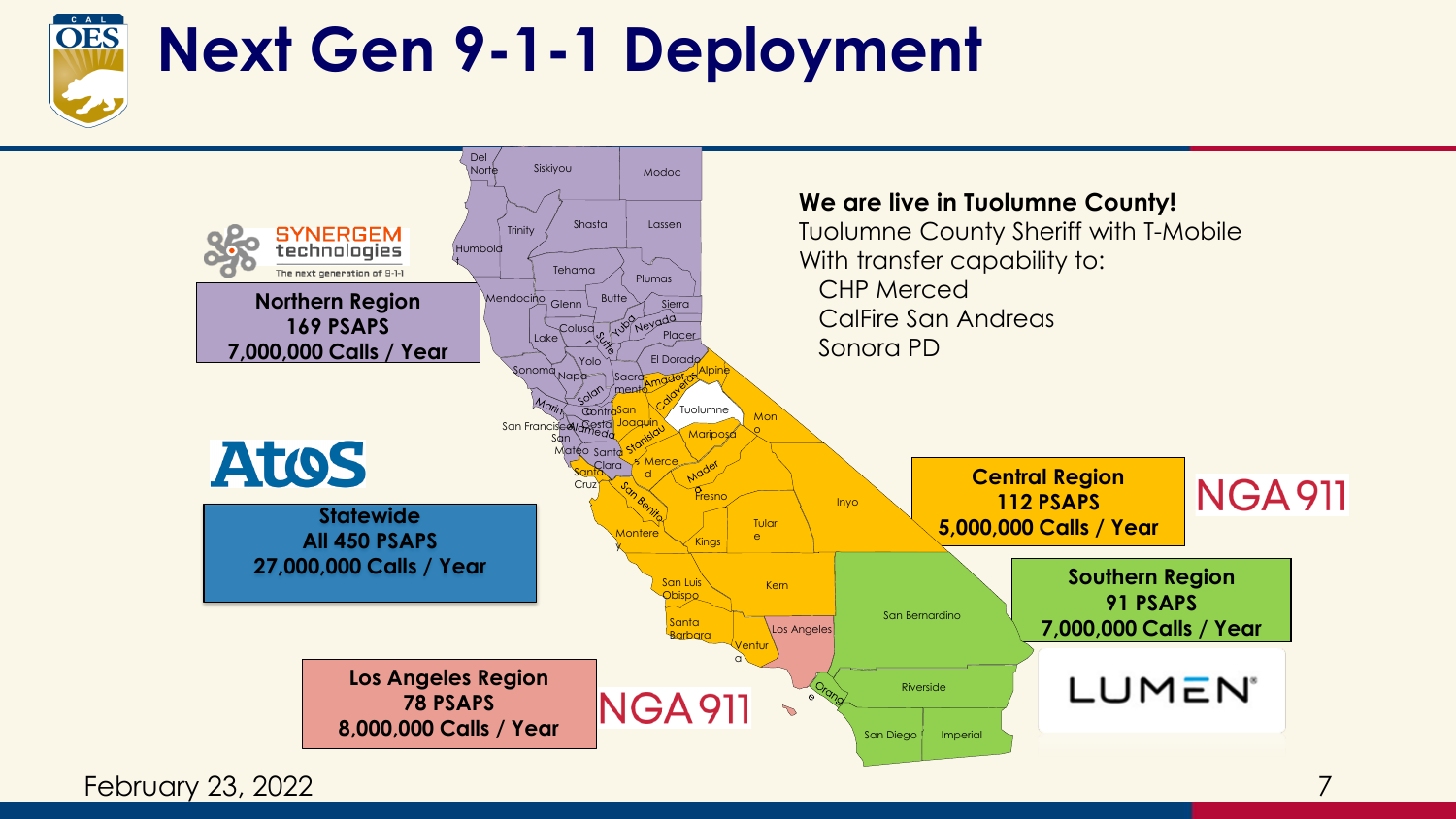#### OES **OSP Integration Selective Router Transition**

|                | Phase Selective Router Name PSAP Region |              | <b>PSAPs with</b><br><b>Circuits</b> |
|----------------|-----------------------------------------|--------------|--------------------------------------|
| 1              | EL CENTRO                               | Southern     | 5                                    |
| $\mathbf{1}$   | <b>PLACERVILLE NIAGARA North</b>        |              | 6                                    |
| 1              | SONORA                                  | Central      | 4                                    |
| $\overline{2}$ | <b>BARSTOW</b>                          | Southern     | 14                                   |
| $\overline{2}$ | <b>BUNDY</b>                            | LÄ           | 18                                   |
| $\overline{2}$ | <b>JACKSON</b>                          | Central      | 6                                    |
| $\overline{2}$ | <b>LAKEPORT</b>                         | North        | 3                                    |
| $\overline{2}$ | <b>MARYSVILLE</b>                       | North        | 9                                    |
| $\overline{2}$ | <b>MILL VALLEY</b>                      | <b>North</b> | $\overline{7}$                       |
| $\overline{2}$ | <b>PALM SPRINGS</b>                     | Southern     | 22                                   |
| $\overline{2}$ | <b>SANTA CRUZ MAIN</b>                  | Central      | 6                                    |
| $\overline{2}$ | <b>SEPULVADA</b>                        | LA           | 21                                   |
| $\overline{c}$ | <b>THOUSAND OAKS</b>                    | Central      | 9                                    |
| $\overline{2}$ | <b>UKIAH</b>                            | North        | 9                                    |
| 3              | <b>CHICO</b>                            | North        | 23                                   |
| 3              | <b>EUREKA</b>                           | North        | 10                                   |
| 3              | <b>FRESNO MAIN</b>                      | Central      | 26                                   |
| 3              | <b>HOLLYWOOD</b>                        | LA           | 29                                   |
| $\overline{3}$ | <b>MADISON</b>                          | LA           | $\overline{2}$                       |
| 3              | <b>NORTHRIDGE</b>                       | LA           | $\overline{2}$                       |
| 3              | <b>RIALTO</b>                           | Southern     | 17                                   |
| 3              | <b>RIDGECREST</b>                       | Central      | 14                                   |
| 3              | San Diego MIRA MESA                     | Southern     | 26                                   |
| 3              | <b>SAN GABRIEL</b>                      | LA           | 44                                   |
| 3              | VALLEJO                                 | <b>North</b> | 16                                   |
| 3              | <b>VISALIA</b>                          | Central      | 14                                   |
| 3              | <b>WATERMAN</b>                         | LA           | 48                                   |
| 3              | <b>WESTMINSTER</b>                      | LA           | 31                                   |

|                          | <b>Phase Selective Router Name PSAP Region</b> |                | <b>PSAPs with</b><br><b>Circuits</b> |
|--------------------------|------------------------------------------------|----------------|--------------------------------------|
| $\overline{\mathcal{A}}$ | <b>LA PUENTE</b>                               | LA             | 23                                   |
| $\overline{4}$           | <b>LAS POSITAS</b>                             | Central        | 13                                   |
| $\overline{4}$           | <b>MILLBRAE</b>                                | <b>North</b>   | 19                                   |
| $\overline{4}$           | <b>MODESTO MAIN</b>                            | Central        | 27                                   |
| $\overline{4}$           | <b>ORINDA</b>                                  | <b>North</b>   | 36                                   |
| $\overline{4}$           | <b>SAN ANDREAS</b>                             | Central        | $\overline{7}$                       |
| $\overline{4}$           | <b>SAN LUIS OBISPO</b>                         | Central        | 10                                   |
| $\overline{4}$           | SANTA ANA                                      | Southern       | 35                                   |
| $\overline{4}$           | SANTA CLARA                                    | <b>North</b>   | 26                                   |
| $\overline{4}$           | <b>SHERMAN OAKS</b>                            | LA             | 23                                   |
| $\overline{\mathcal{A}}$ | <b>UPTOWN</b>                                  | $\overline{A}$ | 45                                   |
| $\overline{\mathcal{A}}$ | <b>VENTURA FIR</b>                             | Central        | 11                                   |
| 5                        | <b>AUBURN</b>                                  | <b>North</b>   | 18                                   |
| 5                        | <b>BAKERSFIELD MAIN</b>                        | Central        | 18                                   |
| 5                        | <b>REDDING ENTERPRISE</b>                      | <b>North</b>   | 14                                   |
| 5                        | SACRAMENTO MAIN                                | <b>North</b>   | 22                                   |
| 5                        | SALINAS MAIN                                   | Central        | 10                                   |
| 5                        | SANTA ROSA                                     | <b>North</b>   | 14                                   |
| 5                        | <b>STOCKTON MAIN</b>                           | Central        | 19                                   |
|                          |                                                |                |                                      |

Goal is to complete transition by Dec of 2022

Legislative deadline is Dec 

Start dates for each phase Phase 1 – Nov 2021 Phase 2 – May 2022 Phase 3 – Jul 2022 Phase 4 – Sept 2022 Phase 5 – Nov 2022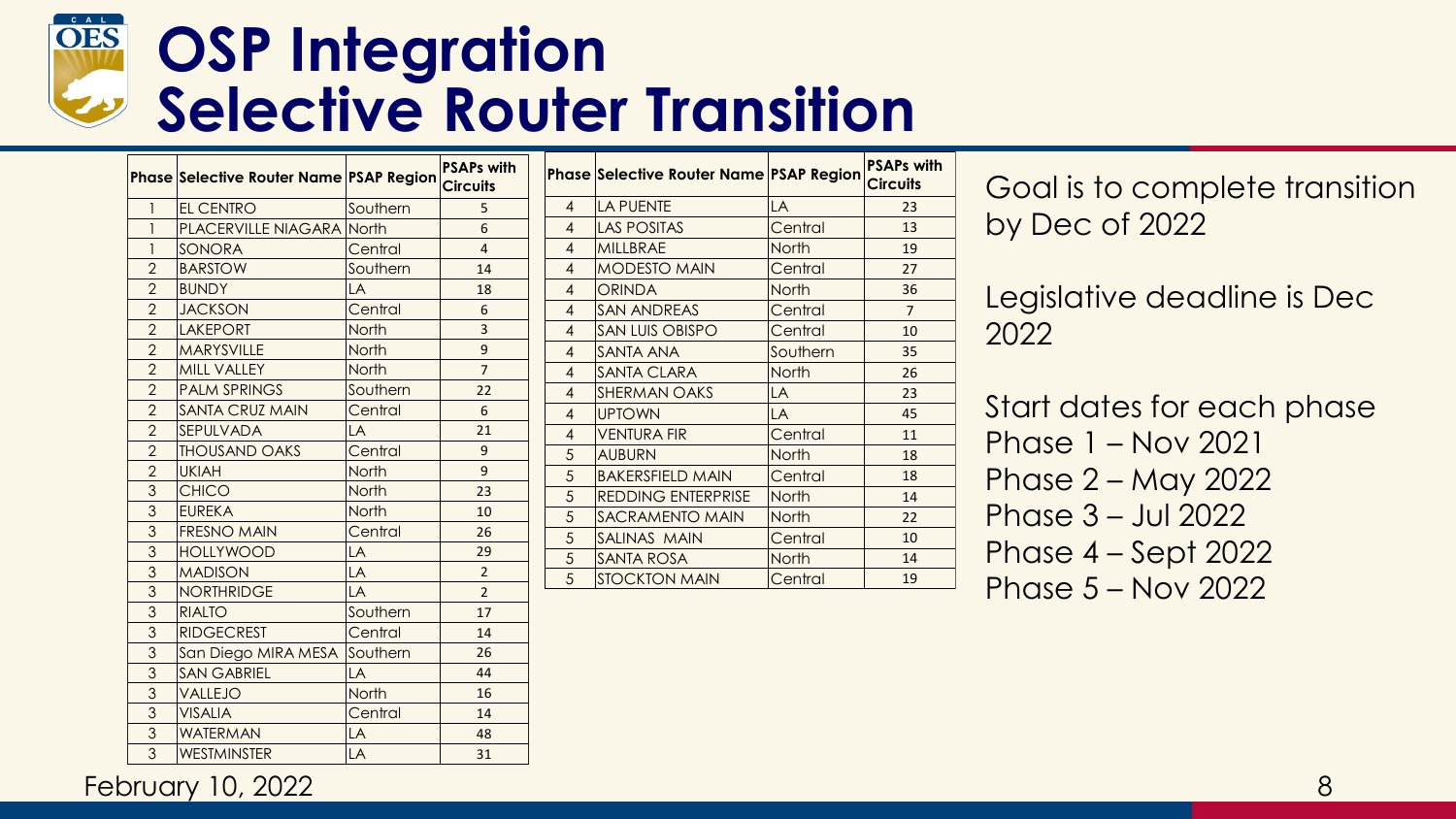

- 1. Solution is Validated in Cal OES NG 9-1-1 Lab (completed)
- 2. Validation by dispatchers in each of the PSAPS in the transfer cluster that CPE can answer, transfer, and display NG 9-1-1 calls properly
- 3. PSAP training completed and verified
- 4. Validation of the PSAP "Alternate Route" process
- 5. Validation of the trouble ticket and Network Operation Center activities
- 6. Validation of ability to deliver test calls from carrier
- 7. Validation of ability to send ANI / ALI or Location data to CAD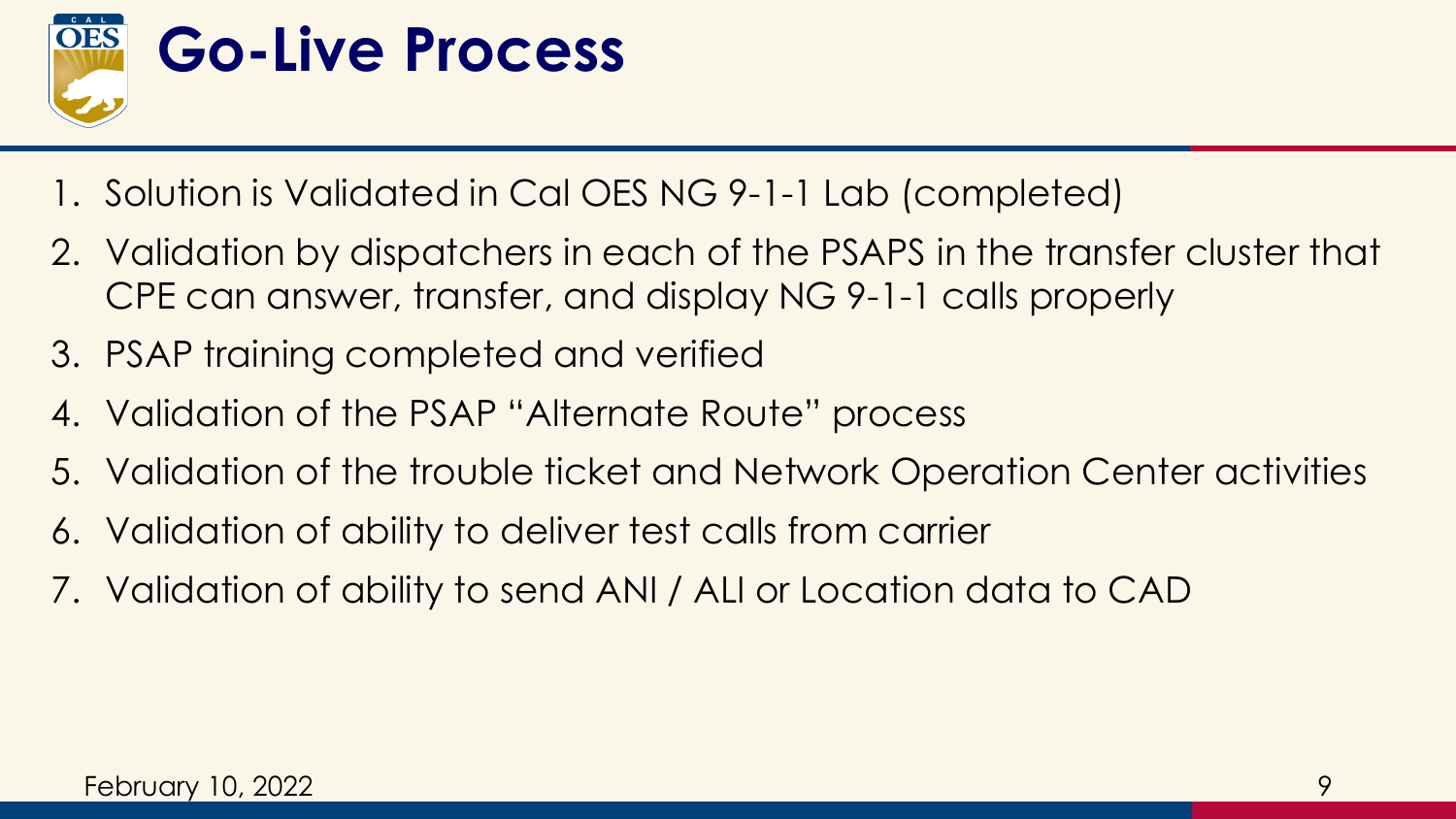### **Legacy CPE impact to NG 9-1-1 Deployment**

- CPE must support the NENA i3 standard as required by contract
- Cal OES purchased NENA i3 "ready" CPE, but lab testing has validated that NENA i3 CPE is not what has been installed at the PSAP
	- The NENA i3 standard has been published since 2016
	- CPE contract was signed in 2017 that included the NENA i3 requirement
	- Initial NG 9-1-1 requirements were delivered to CPE vendors in 2020, with final requirements in Feb 2021
- Testing revealed several gaps that must be addressed
	- CPE vendors had to update software to support NG 9-1-1 call delivery
	- Each PSAP must be individually programmed, tested, and updated
	- Initial PSAP updates required multiple visits and attempts by CPE vendors to interface with NG 9-1-1 system
	- Even with updated software, Legacy CPE cannot meet all NENA i3 requirements
- The NG 9-1-1 service providers (Atos, Lumen, NGA 9-1-1 and Synergem) have put in "work arounds" to ensure that the CA NG 9-1-1 system can interface with your CPE

#### February 10, 2022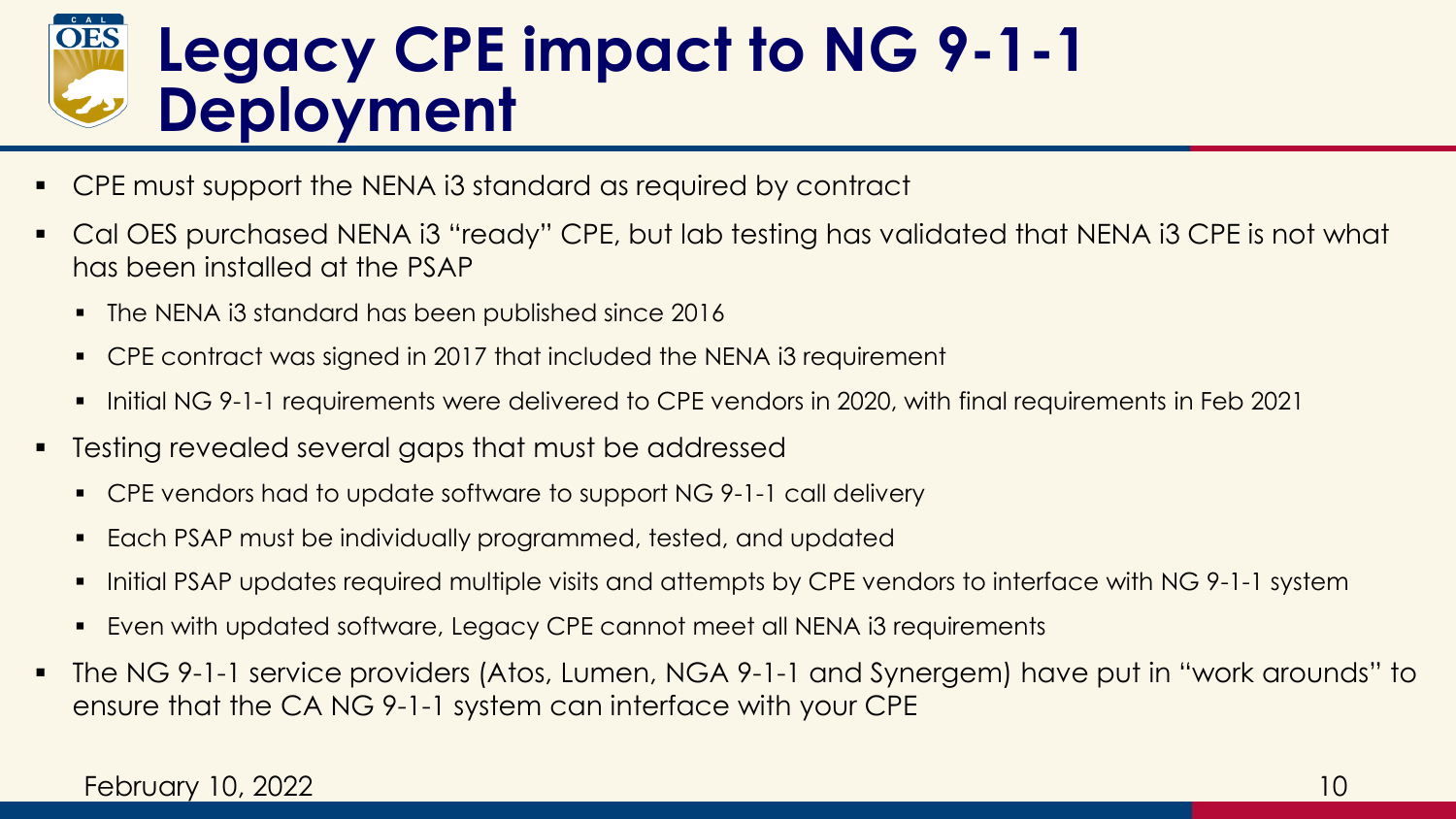

# **Legacy CPE Contract Requirements**

- 1. The legacy CPE contract requires CPE vendors to comply with all current and future NENA i3 requirements.
- 2. The Cal OES NG 9-1-1 solution complies with the standard and does not include any extra "widgets".
- 3. The Cal OES NG 9-1-1 solution will be the first fully compliant NENA i3 deployment.
- 4. Cal OES cannot authorize replacement CPE equipment until the vendors come into compliance with the contract. The CPE vendors on the legacy CPE contract do not have a solution that is compliant with the contract.
- 5. There is adequate funding to support statewide CPE replacement, once the CPE vendors are compliant with the contract.
- 6. The legacy CPE contract requires the vendors to maintain the equipment and apply the updates and maintenance needed to support moving the equipment.
- 7. The vendor is required to maintain the equipment through the entire 7-year contract period, with the ability to support maintenance beyond year 7.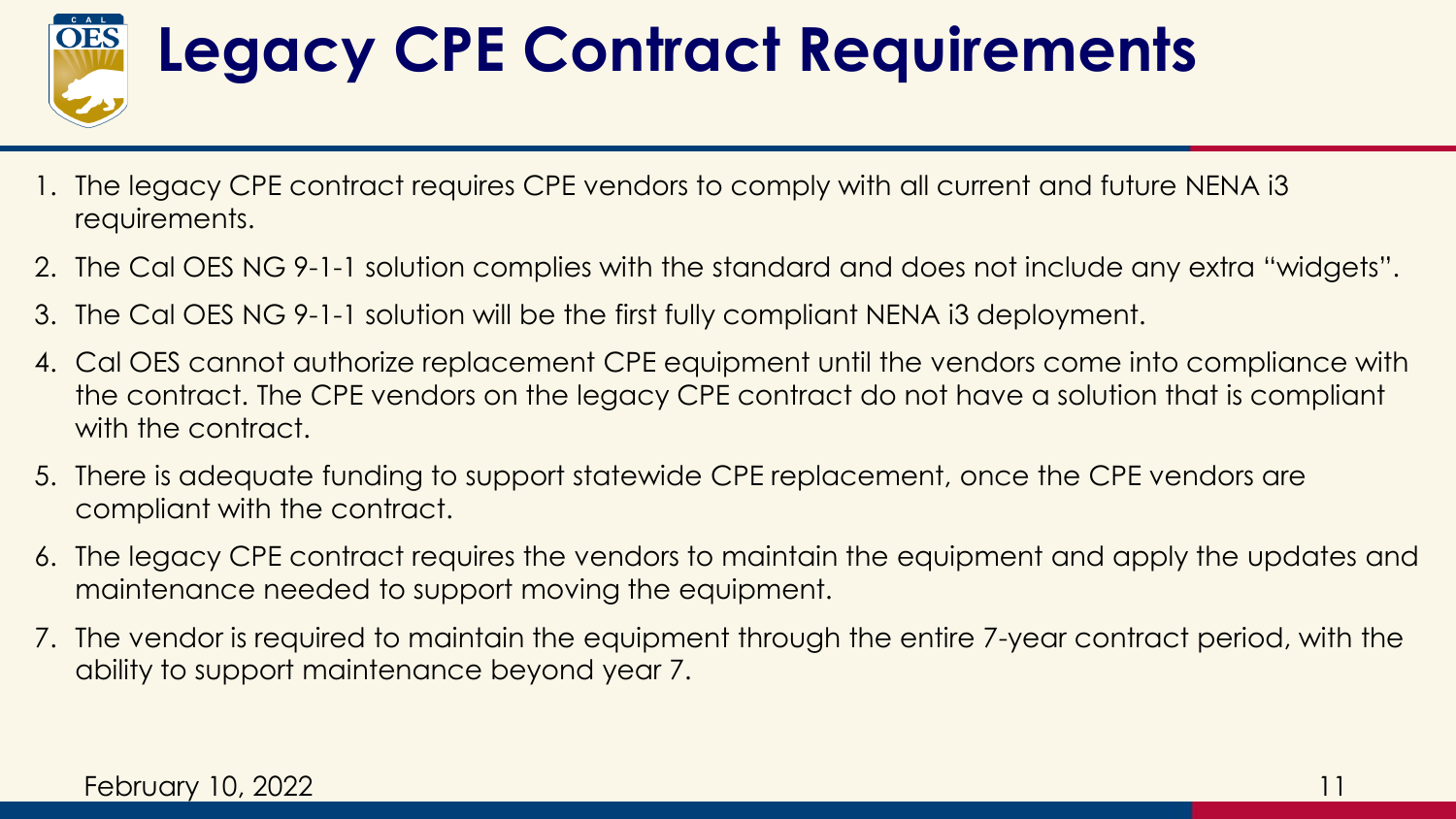

#### **Statewide Cloud-Native CPE Full NG 9-1-1 requires Cloud-Native CPE**

| Product                    | <b>CPE Vendor</b>  | <b>Status</b>       |  |
|----------------------------|--------------------|---------------------|--|
| <b>Carbyne CHE</b>         | Carbyne            | Connectivity        |  |
| <b>Gemma Cloud CPE</b>     | Atos               | <b>Test Calls</b>   |  |
| <b>Motorola Cloud</b>      | AT&T               | Pending Install     |  |
| Motorola Cloud             | Carousel           | Pending Install     |  |
| Motorola Cloud             | Frontier           | Pending Install     |  |
| Motorola Cloud             | Lumen              | Pending Install     |  |
| <b>Motorola Cloud</b>      | Motorola           | <b>Connectivity</b> |  |
| NGA 911 ACE CHS            | <b>NGA 911</b>     | <b>Test Calls</b>   |  |
| Omni 911 Cloud             | Lumen              | <b>Connectivity</b> |  |
| <b>RapidDeploy</b>         | AT&T               | Pending Install     |  |
| <b>RapidDeploy</b>         | <b>RapidDeploy</b> | Pending Install     |  |
| <b>Solacom Data Center</b> | Comtech            | Pending Install     |  |
| <b>Viper Cloud</b>         | AT&T               | Pending Install     |  |
| <b>Viper Cloud</b>         | Intrado            | Pending Install     |  |
| <b>Viper Data Center</b>   | AT&T               | Pending Install     |  |
| <b>Viper Data Center</b>   | Intrado            | <b>Connectivity</b> |  |
| <b>Viper Data Center</b>   | Lumen              | Pending Install     |  |
| <b>Zetron Data Center</b>  | <b>Zetron</b>      | Pending Install     |  |

Legend

Green: Solution Validated in lab Yellow: Completed test calls in lab Orange Establishing connectivity to lab White: Lab installation not started

Goal is to have 3-5 Native Cloud CPE vendors complete lab testing by March 2022

February 23, 2022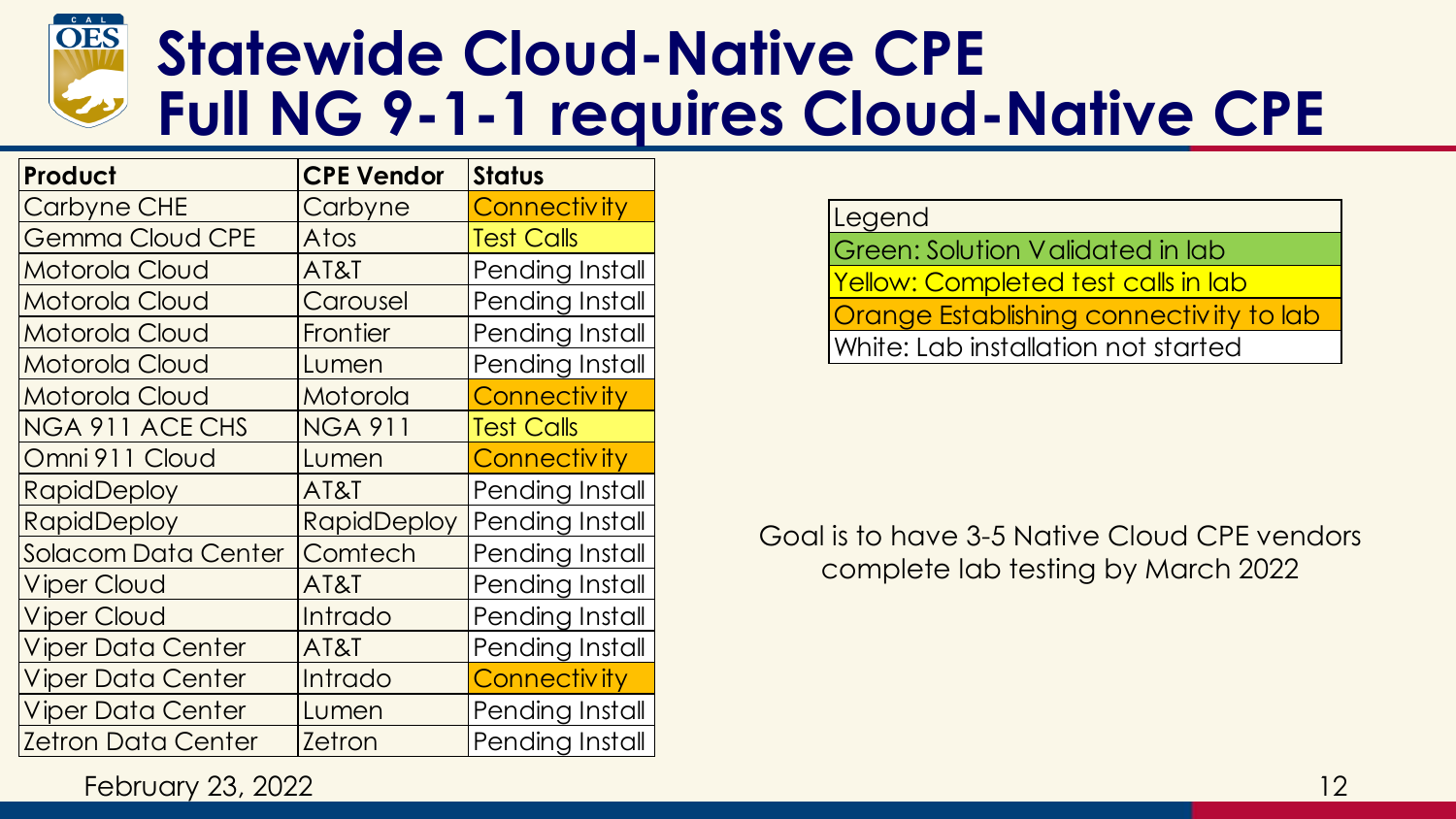

- **.** All Over the Top PSAPs will be migrated to RapidDeploy RadiusPlus. Migration has begun!
	- PSAPs will begin transition to the RapidDeploy Over the Top Text to 9-1-1 solution beginning Feb 16, 2022
- All Viper and Vesta Integrated CPE Text to 9-1-1 Solutions will remain integrated
	- PSAPs will begin transition to the Integrated Text to 9-1-1 solution beginning March 17, 2022
- **Transition will be completed by June 30, 2022.**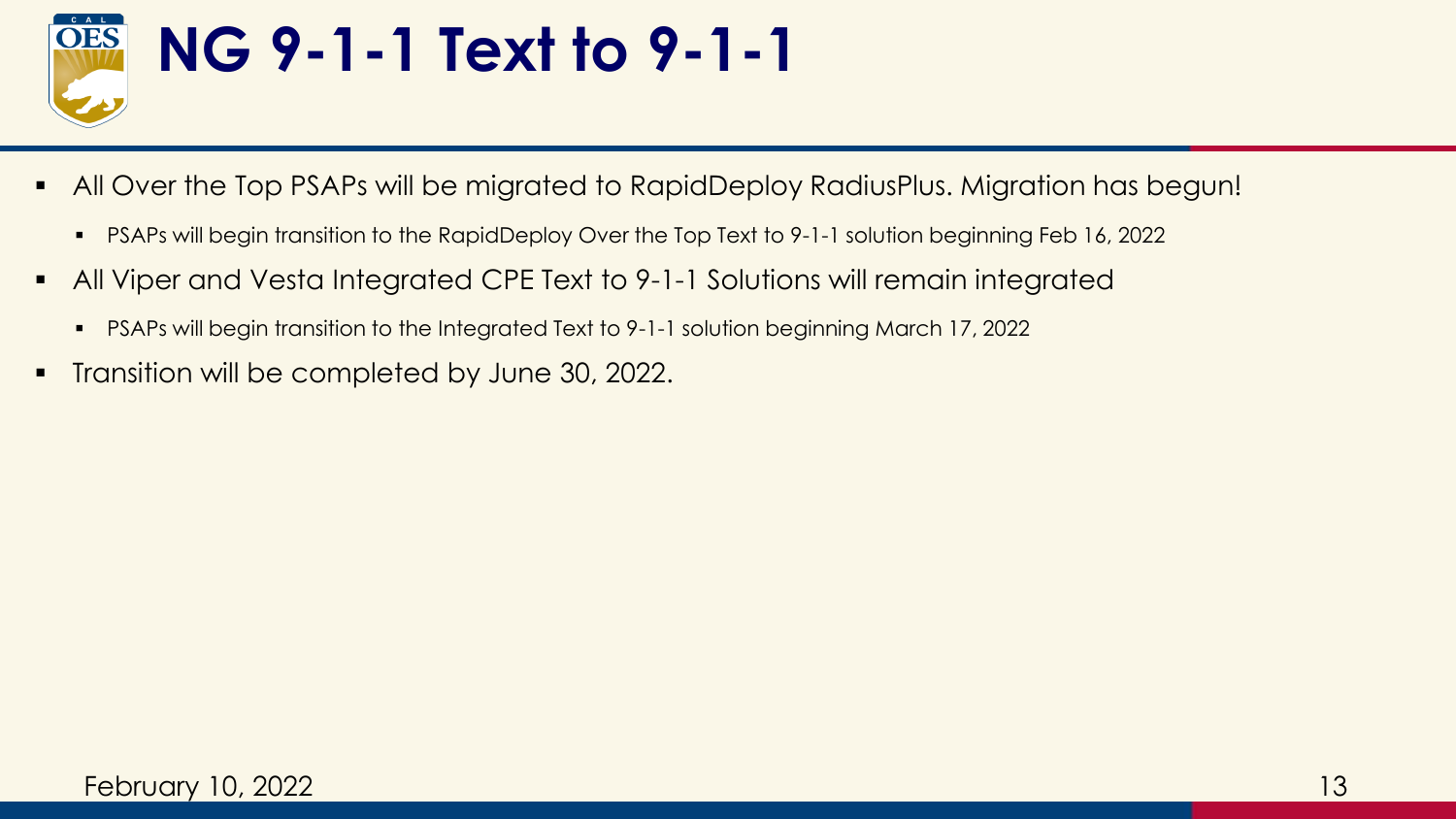#### **OES Next Gen 9-1-1 Alert and Warning Integration**

- Provide a common technology platform that can be used by local agencies to issue alerts and warnings
- **.** Shall be fully integrated with IPAWS (including WEA and EAS) and the California Earthquake Early Warning system.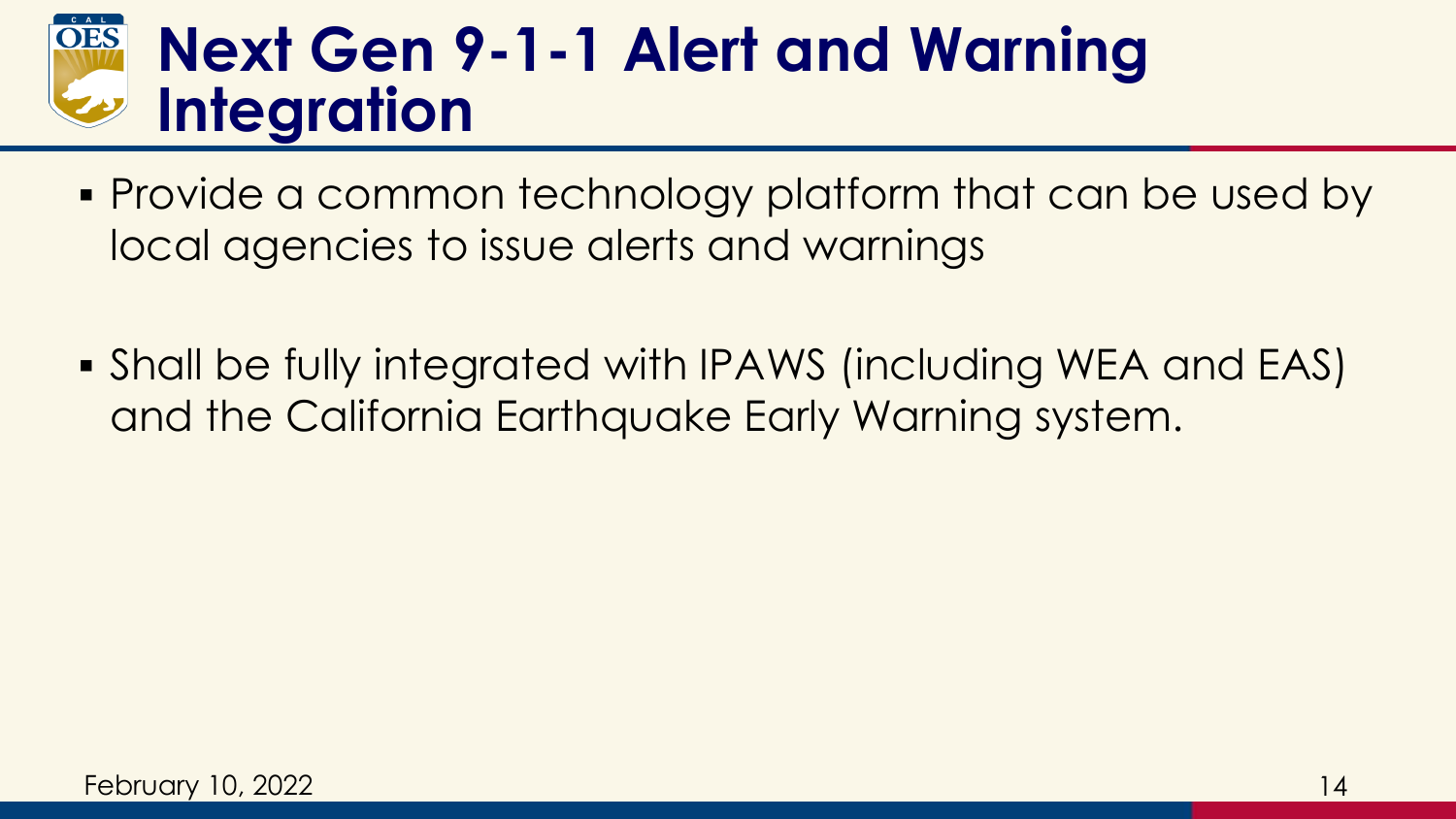### **Next Gen 9-1-1 Alert and Warning Integration**

- Shall be fully integrated with the NG 9-1-1 core services
	- **Example 1944** Leverage NG 9-1-1 data and information
	- **Ensures Alert and Warning database remains current and** secure
	- Facilitates developing, implementing and training for best practices to support the statutory requirements outline in SB 833
- Working on providing an updated technology that complies with technical requirements in the contract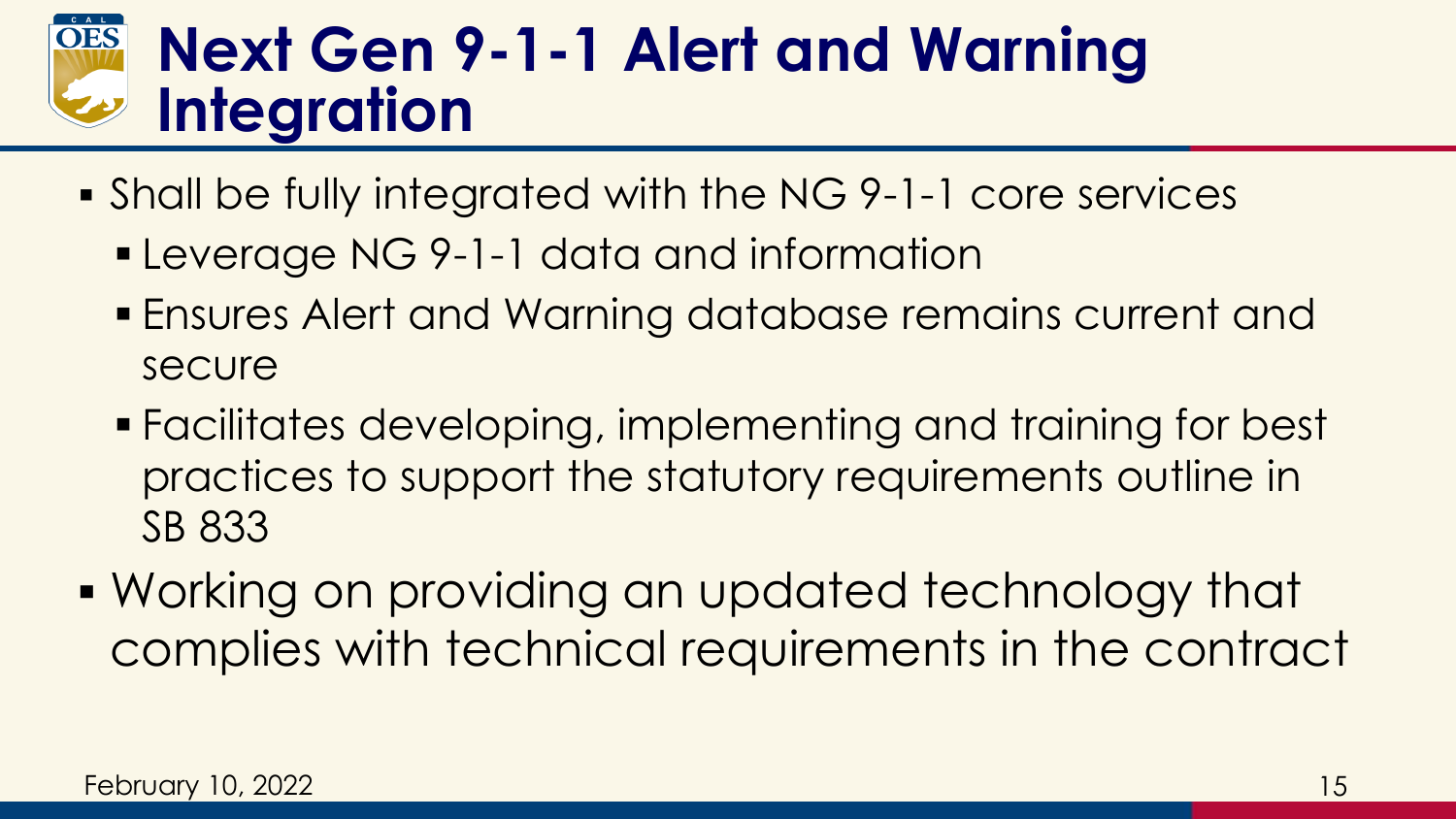### **Cal OES Alert and Warning Project Point of Contact**

▪ Please provide any feedback to the NG 9-1-1 Alert & Warning Project Manager

## Michael Elder [michael.elder@caloes.ca.gov](mailto:michael.elder@caloes.ca.gov)

916-894-5037

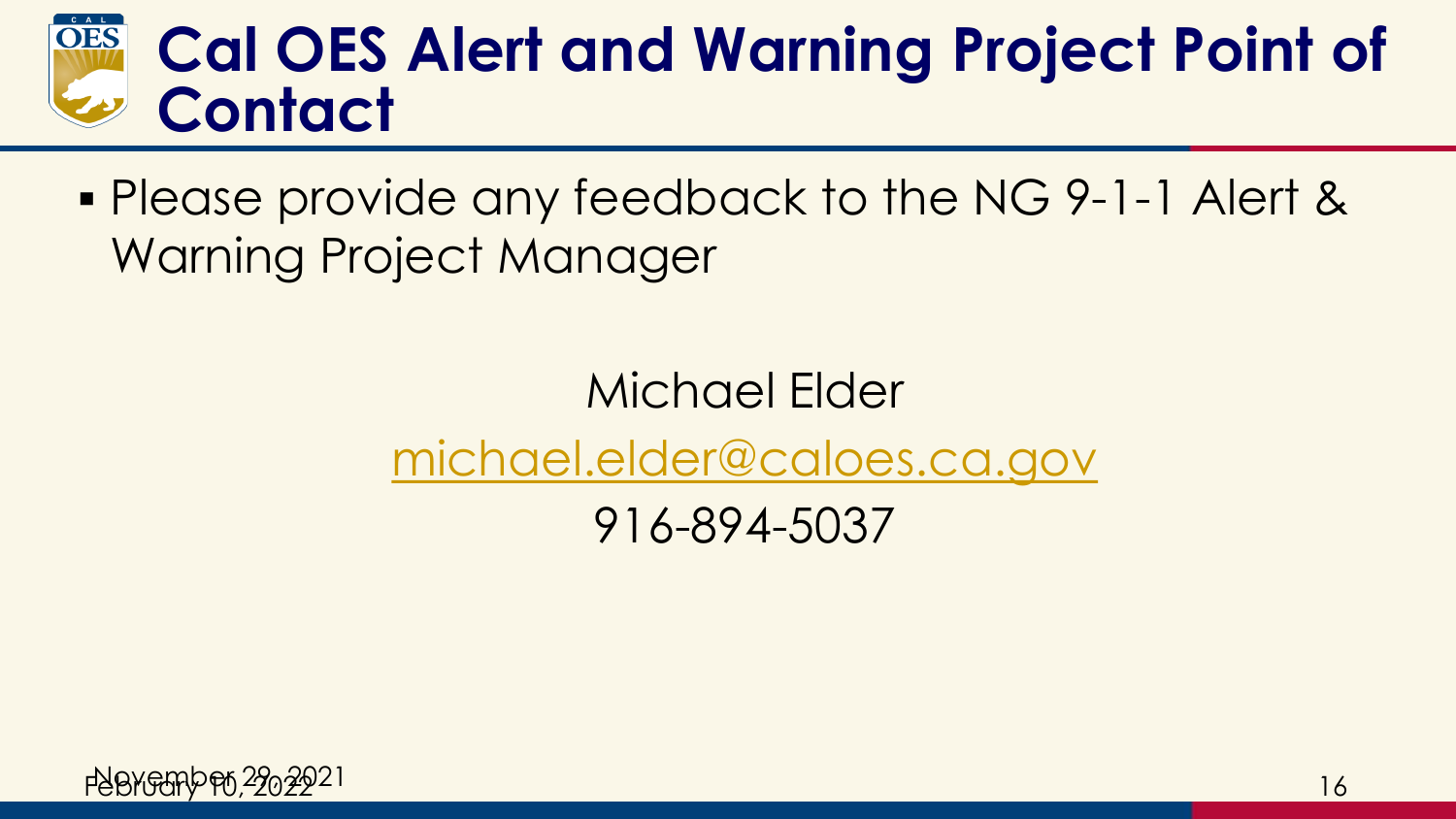#### **OES Cal OES Request for Application: Grant funding for HF Communications**

- Cal OES has up to \$60k per applicant available for HF Communications
- Funding is available for Sheriffs, Emergency Operations Centers, or Alerting Authorities statewide
- **Application deadline is March 1, 2022**
- Additional Info:

https://www.caloes.ca.gov/pages/Grant-Details.aspx?itemID=507&ItemTitle=2021- [22%20High%20Frequency%20Communications%20Equipment%20\(FH\)%20Progra](https://www.caloes.ca.gov/pages/Grant-Details.aspx?itemID=507&ItemTitle=2021-22%20High%20Frequency%20Communications%20Equipment%20(FH)%20Program%20RFA) m%20RFA